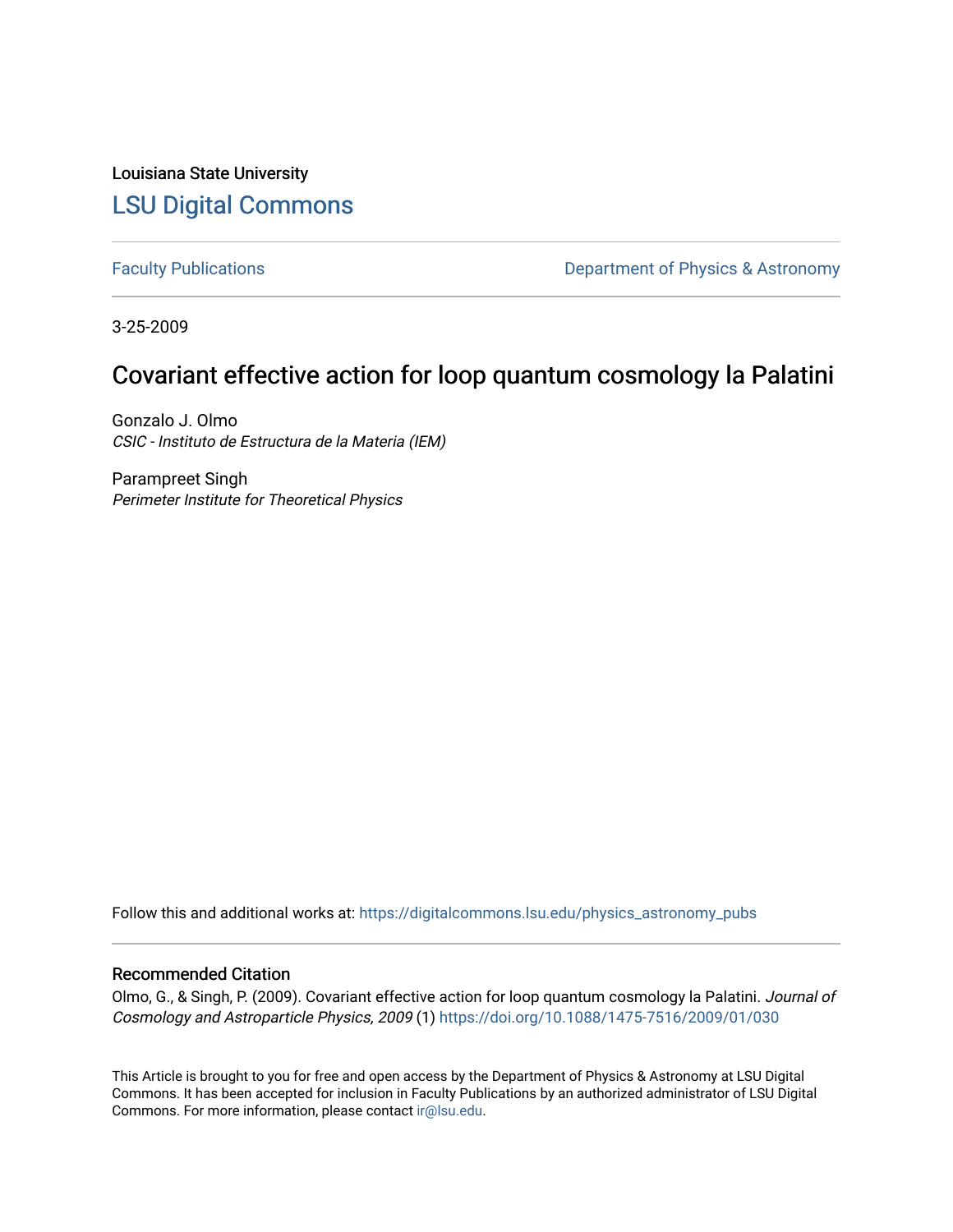## Covariant Effective Action for Loop Quantum Cosmology à la Palatini

Gonzalo J. Olmo<sup>a,b</sup> and Parampreet Singh<sup>a</sup>

<sup>a</sup> Perimeter Institute for Theoretical Physics, 31 Caroline Street North, Waterloo, Ontario N2L 2Y5, Canada

 $^{b}$ Instituto de Estructura de la Materia, CSIC, Serrano 121, 28006 Madrid, Spain

In loop quantum cosmology, non-perturbative quantum gravity effects lead to the resolution of the big bang singularity by a quantum bounce without introducing any new degrees of freedom. Though fundamentally discrete, the theory admits a continuum description in terms of an effective Hamiltonian. Here we provide an algorithm to obtain the corresponding effective action, establishing in this way the covariance of the theory for the first time. This result provides new insights on the continuum properties of the discrete structure of quantum geometry and opens new avenues to extract physical predictions such as those related to gauge invariant cosmological perturbations.

Understanding the nature of gravity and spacetime at high energies is one of the most interesting open issues in theoretical physics. In it lie the answers to various questions which Einstein's theory of general relativity (GR) fails to address, such as the origin of our Universe and the resolution of the big bang singularity. This is also deeply connected with our understanding of the way various dynamical and structural properties of the spacetime and the field equations, such as covariance, emerge from a more fundamental description.

It is generally believed that limitations of GR would be overcome in a quantum theory of gravity, which is expected to cure the big bang singularity and provide modifications to the Friedman dynamics in the early universe. An approach in this direction is to find a renormalizable perturbative theory of quantum gravity which agrees with GR at low energies. This inspired modifications of the Einstein-Hilbert action via addition of terms involving higher curvature invariants and higher derivatives of the metric, motivating ansatzes to potentially tame the initial singularity (see for example [\[1\]](#page-5-0)). They inevitably have more degrees of freedom than GR and often face limitations such as lack of unitarity, ghosts, and instabilities. These effective theories are based on a classical continuum spacetime and are covariant by construction.

To faithfully capture the dynamical nature of spacetime, however, we need to go beyond the perturbative methods. One such approach is loop quantum gravity, which is background independent and non-perturbative [\[2\]](#page-5-1). It is a canonical quantization of gravity with classical phase space given by the Ashtekar variables: the connection  $A_a^i$  and the triad  $E_i^a$ . A key prediction of the theory is the discreteness of the eigenvalues of geometrical operators such as volume and area. Thus, the classical notion of a smooth differentiable geometry is replaced by a discrete quantum geometry. Techniques of LQG have been successfully applied to formulate loop quantum cosmology (LQC) which is a non-perturbative quantization of cosmological spacetimes [\[3](#page-5-2)]. In recent years, extensive analytical work and numerical simulations have shown that the big bang singularity can

be resolved in LQC. The non-perturbative quantum geometric effects result in a quantum bounce to a pre-big bang branch when the energy density of the universe reaches close to the Planck scale [\[4\]](#page-5-3). Further, analysis from exactly solvable models show that the bounce is generic [\[5\]](#page-5-4).

Though the fundamental description in LQC is discrete, it is interesting to note that it admits an effective continuum spacetime description which successfully captures the quantum gravity effects at high energies and becomes classical at low energies. It is derived from an effective Hamiltonian obtained using coherent state techniques. The resulting equations of motion yield trajectories which are in excellent agreement with the quantum expectation values for the states corresponding to realistic universes [\[6](#page-5-5)]. As expected, these non-singular trajectories do not exactly follow classical GR but correspond to a modified Friedman dynamics leading to a bounce at the value of the energy density predicted by the quantum theory and recovering classical GR at late times.

These features and success of LQC allow us to pose questions about aspects which were previously poorly understood or unknown. One of such questions is: How do the classical properties of spacetime change when quantum gravitational effects become important? A related question often posed for any canonical quantization is the fate of spacetime covariance. If the fundamental picture is discrete, this issue becomes trickier. Since in LQC an effective continuum description is available, this question can be posed and it is pertinent to ask: Does the effective dynamics of LQC which results in a non-singular evolution correspond to a covariant description? Note that even though, LQC is a quantization only of cosmological spacetimes, it is one of the few settings in  $3+1$ dimensions where a non-perturbative quantization has been completely performed and physics beyond classical gravity is well understood. Thus, this query holds promise in providing us with a better understanding of at least some of the quantum features of spacetime.

One of the ways to verify if the theory is covariant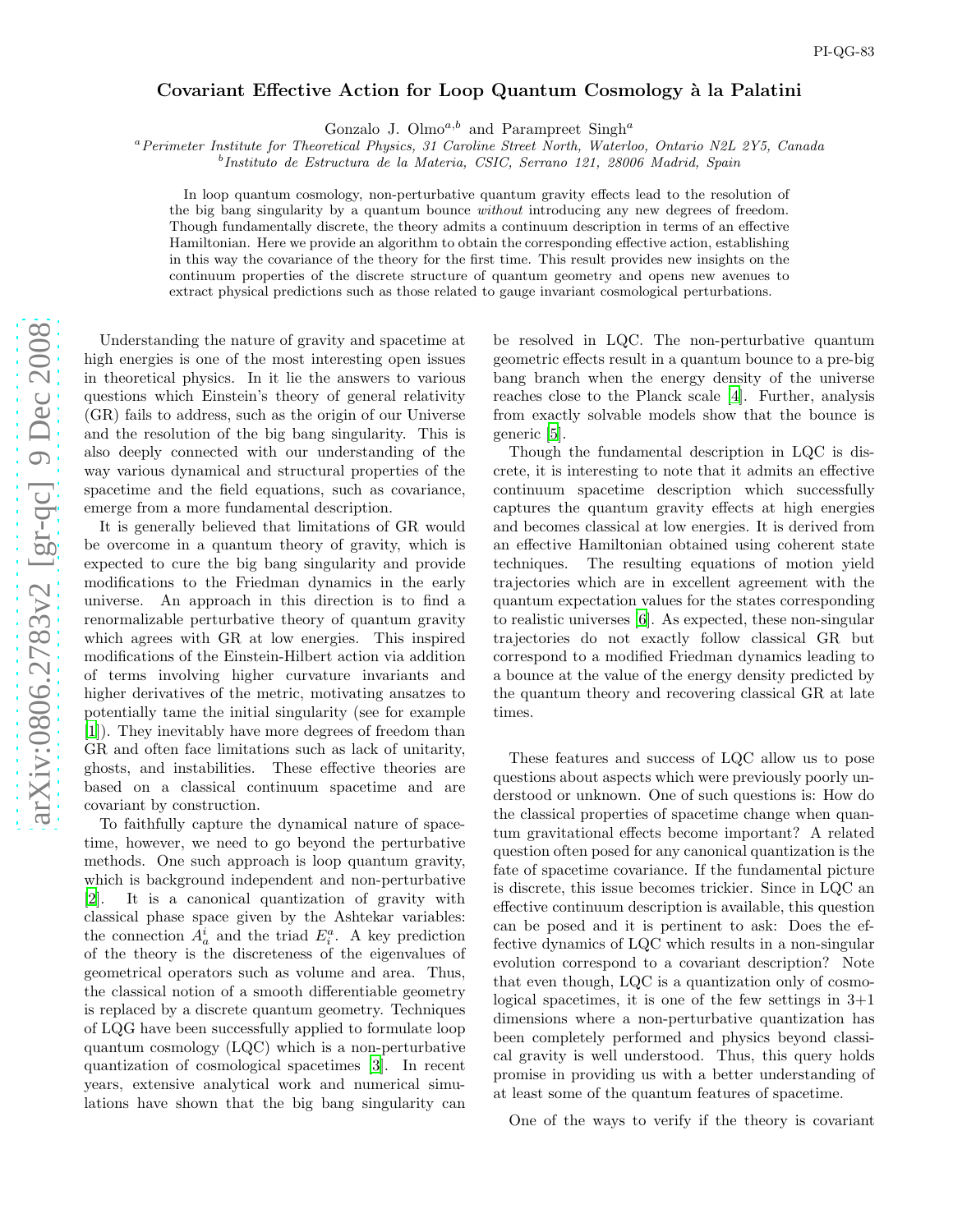is to show that it can be derived from a (covariant) action. Before we find this action for LQC, let us first note one of its interesting features. That is, the effective dynamics of LQC resolves the big bang singularity without the introduction of any new degrees of freedom. It means that the corresponding modified Friedman dynamical equations are second order in time, as in GR. This is in contrast with the conventional action based perturbative treatments. Here it is important to recall that requiring second-order equations and covariance one is uniquely led to the Einstein-Hilbert lagrangian density (modulo a cosmological constant) and hence to the Einstein field equations. With these apparent tensions, proving the covariance of the effective dynamics of LQC comes as a challenging task requiring key new insights.

A way out of these problems starts by noting that in formulations with actions involving higher order derivatives of the metric one assumes the compatibility of the spacetime connection with the metric. In LQG, the Ashtekar-Barbero connection is not a spacetime connection [\[7\]](#page-5-6). Further, there exists no corresponding connection operator in the quantum theory. It is thus conceivable that the process of loop quantization takes us beyond the compatibility condition between the connection and the metric, changing the description of spacetime in a fundamental way. Hence, when looking for an effective covariant action for LQC, there is no reason to assume any a priori relationship between the spacetime connection and the metric.

If in the gravitational action metric and connection are treated as independent fields one deals with a metricaffine theory. If the connection is torsionless and uncoupled to matter then one arrives at the Palatini formulation of gravity. In this latter approach particles follow geodesics of the Levi-Civita connection of the metric rather than those of the independent connection. Only for the Einstein-Hilbert lagrangian do metric and Palatini formalisms lead to the same dynamics. In general, they are completely different theories. Unlike the metric formulation, where higher order terms motivated from perturbative techniques in quantum gravity have been well studied, so far there is little "inspiration" from a fundamental theory to consider higher curvature actions in the Palatini framework. Phenomenological investigations of Palatini theories have recently gained some attention in relation with the late time cosmic acceleration [\[8\]](#page-5-7). Though catastrophic matter instabilities have been found regarding Palatini models with infrared modifications of gravity [\[9,](#page-5-8) [10,](#page-5-9) [11\]](#page-5-10), it is also true that models with ultraviolet modifications are as robust as GR within the experimental limits for suitable choices of model parameters [\[12,](#page-5-11) [13\]](#page-5-12).

The most general Palatini action can be represented as a function of the form  $f(\mathcal{R}, \mathcal{R}_{\mu\nu}\mathcal{R}^{\mu\nu}, \mathcal{R}_{\alpha\beta\gamma\delta}\mathcal{R}^{\alpha\beta\gamma\delta}, \ldots),$ where one may include covariant derivatives of functions of the metric and derivatives of curvature invariants.

Here  $R$  denotes the Riemann curvature of the independent connection. In general, the field equations of these theories have the same number of degrees of freedom as GR. This is due to the fact that the independent connection satisfies a constraint equation, rather than a dynamical evolution equation, whose solution can be expressed as the Levi-Civita connection of an auxiliary metric related to the spacetime metric and the energy-momentum tensor of matter. In the simplest case in which the action is of the form  $f(\mathcal{R})$ , the auxiliary and spacetime metrics are conformally related, with the conformal factor being a function of the trace of the energy-momentum tensor of matter. The connection can then be readily solved in terms of the spacetime metric and the matter and eliminated from the field equations. Though the resulting theory has the same configuration space as GR, its dynamics is different. The role of the Palatini lagrangian  $f(\mathcal{R})$  is just to change the way matter generates the spacetime curvature, i.e., it modifies the GR relation  $R = -\kappa^2 T$ to arbitrary  $f(\mathcal{R})$  lagrangians [see [\(5\)](#page-3-0) below]. This is to be contrasted with the metric formulation, where the lagrangian  $f(R)$  turns the scalar curvature R into a dynamical entity which satisfies a second-order differential equation [\[14\]](#page-5-13) and, therefore, the theory has higher degrees of freedom.

The kinematical similitudes between LQC and Palatini theories raise a compelling question: Can the effective dynamics of LQC be expressed in the form of an effective Palatini theory? If the answer is positive then apart from establishing covariance of the modified Friedman dynamics in LQC and gaining insights on effects of quantum gravity on the properties of continuum spacetime, a multitude of benefits result. We will be able to understand the way non-perturbative canonical quantum gravity effects can be captured in the effective action treatments. Further, many interesting questions which are beyond the scope or are difficult to address in conventional Hamiltonian treatments could be posed and answered.

Let us consider a flat isotropic and homogeneous FRW spacetime sourced with a massless scalar field  $\phi$  with canonical momentum  $p_{\phi}$  (satisfying  $\{\phi, p_{\phi}\}=1$ ). This model has been successfully quantized in LQC and its physics has been well understood [\[4\]](#page-5-3). The underlying quantum constraint is non-local and uniformly discrete in volume. An effective description of the quantum dynamics can be obtained using geometric methods where one treats the Hilbert space as an infinite dimensional quantum phase space with a fiber bundle structure. Using coherent states, an approximately horizontal section which is preserved under the quantum Hamiltonian flow to a desired accuracy can be obtained [\[6](#page-5-5)]. The resulting effective Hamiltonian (or the modified Friedman dynamics) describes the underlying quantum evolution extremely well at all scales for universes which grow to a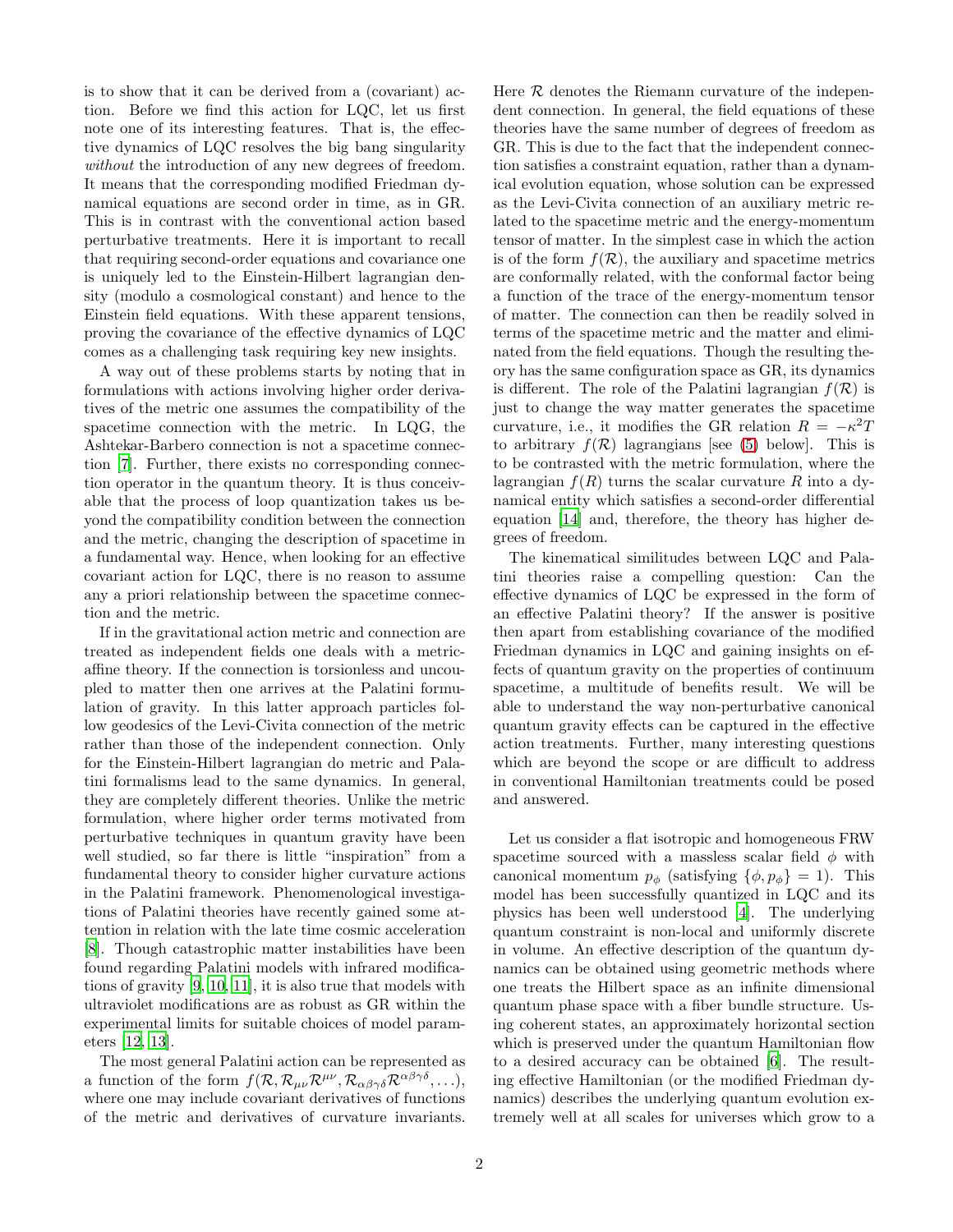macroscopic size and leads to a rich phenomenology (see for eg. [\[15\]](#page-5-14)).

The modified Friedman equation resulting from the effective Hamiltonian methods in LQC (for a massless scalar) is [\[6\]](#page-5-5):

$$
3H^{2} = \kappa^{2} \rho \left( 1 - \frac{\rho}{\rho_{c}} \right), \ \rho_{c} := \frac{\sqrt{3}}{16\pi^{2} \gamma^{3} G^{2} \hbar}
$$
 (1)

where  $\kappa^2 = 8\pi G$ . Since, the loop quantization does not affect the matter Hamiltonian, the Klein-Gordon equation and the conservation law are unmodified, i.e.  $\dot{\rho} = -3H(\rho + P)$  (where  $\rho$  and P are energy density and pressure of the scalar field respectively). It is straightforward to see that when  $\rho \ll \rho_c$ , the modified Friedman dynamics reduces to the classical equations. At  $\rho = \rho_c$ , the Hubble rate vanishes and also  $\ddot{a} > 0$ , implying the bounce of the universe. The occurrence of the bounce is purely a quantum gravitational effect which disappears when  $G\hbar$  vanishes (implying divergence of  $\rho_c$ ).

To obtain the modified Friedman dynamics of LQC from a covariant Palatini action framework, our approach will be to solve the inverse problem – find the Lagrangian, given the equations of motion. Such an action will be effective in the sense that it provides a covariant description of LQC dynamics as obtained from the effective Hamiltonian [\[6](#page-5-5)]. A generalized Palatini action is given by

$$
S(g,\Gamma,\phi) = \frac{1}{2\kappa^2} \int d^4x \sqrt{-g} f(\mathcal{R}, \mathcal{R}_{\mu\nu} \mathcal{R}^{\mu\nu}, \ldots) + S_{\text{matt}}(g_{\mu\nu}, \phi)
$$
\n(2)

with  $\mathcal{R} := g^{\mu\nu} \mathcal{R}_{\mu\nu}(\Gamma)$ . For simplicity we consider the gravitational part only as a function  $f(\mathcal{R})$ . Its variation with respect to the metric and connection results in

<span id="page-3-1"></span>
$$
f'(\mathcal{R})\mathcal{R}_{\mu\nu}(\Gamma) - \frac{1}{2}f(\mathcal{R})g_{\mu\nu} = \kappa^2 T_{\mu\nu} \tag{3}
$$

$$
\nabla^{\Gamma}_{\mu} \left[ \sqrt{-g} f'(\mathcal{R}) g^{\alpha \beta} \right] = 0 \tag{4}
$$

where the prime denotes derivative with respect to  $\mathcal{R}$ . The covariant derivative  $\nabla^{\Gamma}_{\mu}$  is not compatible with the metric:  $\nabla_{\mu}^{\Gamma} g_{\alpha\beta} \neq 0$ . However, it satisfies  $\nabla_{\mu}^{\Gamma} t_{\alpha\beta} = 0$ where  $t_{\mu\nu} = f' g_{\mu\nu}$ . Thus,  $\Gamma$  is the Levi-Civita connection of the auxiliary metric  $t_{\mu\nu}$ . The trace of Eq. [\(3\)](#page-3-1) leads to a generalization of the algebraic relation  $\hat{R} = -\kappa^2 T$  for non-linear  $f(\mathcal{R})$  in Palatini:

<span id="page-3-0"></span>
$$
\mathcal{R}f'(\mathcal{R}) - 2f(\mathcal{R}) = \kappa^2 T . \qquad (5)
$$

This algebraic equation can be solved to obtain  $\mathcal{R} =$  $\mathcal{R}(T)$ . Inserting the solution for the connection, in terms of  $f'(\mathcal{R}(T))$  and  $g_{\mu\nu}$ , in [\(3\)](#page-3-1) one finds

<span id="page-3-2"></span>
$$
G_{\mu\nu}(g) = \frac{\kappa^2}{f'} T_{\mu\nu} - \frac{\mathcal{R}f' - f}{2f'} g_{\mu\nu} + \frac{1}{f'} (\nabla_{\mu} \nabla_{\nu} f' - g_{\mu\nu} \Box f') - \frac{3}{2f'^2} \left( \partial_{\mu} f' \partial_{\nu} f' - \frac{1}{2} g_{\mu\nu} (\partial f')^2 \right)
$$
(6)

where  $G_{\mu\nu}(g) := R_{\mu\nu}(g) - \frac{1}{2}g_{\mu\nu}R(g)$ . Note that Eqs.[\(3\)](#page-3-1) and [\(6\)](#page-3-2) are conformally related and the latter implies the former. Further, the conservation law is unmodified, i.e.  $\nabla_{\mu}T^{\mu\nu} = 0$ . Note also that in vacuum we find  $G_{\mu\nu} = -\Lambda g_{\mu\nu}$ , with  $\Lambda = \frac{\mathcal{R}f'-f}{2f'}$  evaluated at  $T = 0$ , which recovers the dynamics of GR plus a cosmological constant. This guarantees that the Cauchy problem in vacuum is well-posed (the opposite, however, has been claimed in [\[16\]](#page-5-15)). From [\(6\)](#page-3-2), the modified Friedman equation becomes

<span id="page-3-3"></span>
$$
3H^{2} = \frac{f'[2\kappa^{2}\rho + \mathcal{R}f' - f]}{2\left(f' + \frac{f''}{2}\frac{\dot{\mathcal{R}}}{H}\right)^{2}}
$$
(7)

where  $\mathcal{R}/H = -12\kappa^2 \rho/(\mathcal{R}f'' - f')$ . It is to be emphasized that since  $f(\mathcal{R})$  is a function of T, the right hand side of [\(7\)](#page-3-3) does not involve any higher derivatives of geometrical quantities and is just a function of the matter sources. The problem of finding the effective action for the LQC dynamics thus reduces to finding an  $f(\mathcal{R})$  satisfying

$$
\frac{f'[2\kappa^2 \rho + \mathcal{R}f' - f]}{2\left(f' + \frac{f''}{2}\frac{\dot{\mathcal{R}}}{H}\right)^2} = \kappa^2 \rho \left(1 - \frac{\rho}{\rho_c}\right) \tag{8}
$$

where  $\rho = \rho(\mathcal{R})$  is a solution to [\(5\)](#page-3-0). This is just a secondorder differential equation for  $f(\mathcal{R})$ 

<span id="page-3-4"></span>
$$
f'' = -f'\left(\frac{f'A - B}{2\left(\mathcal{R}f' - 3f\right)A + \mathcal{R}B}\right) \tag{9}
$$

where  $A = [2(\mathcal{R}f' - 2f)(2\mathcal{R}_c - (\mathcal{R}f' - 2f))]^{1/2}$  and  $B = 2[\mathcal{R}_c f'(2\mathcal{R}f' - 3f)]^{1/2}$  and  $\mathcal{R}_c \equiv \kappa^2 \rho_c$ . Physically acceptable solutions should be free of singularities and have the property that the function  $\rho(\mathcal{R})$  maps the full range of values  $\rho \in [0, \rho_c]$ . These conditions are equivalent to demanding that the acceleration  $\ddot{a}$  at the bounce,  $\dot{a} = 0$ , be the same for both LQC and Palatini  $f(R)$ , which implies that the bounce must occur at  $R = -12\mathcal{R}_c$ , where  $f' \to 0$  and  $\rho \to \rho_c$ . Numerically we find a family of solutions which converge to a unique function satisfying the above constraints. This shows that a physically consistent  $f(\mathcal{R})$  solution to [\(9\)](#page-3-4) corresponding to the effective dynamics of  $LQC$  exists. Furthermore, the inverse problem has a unique solution. It is important to note that at curvatures  $|\mathcal{R}| \ll \mathcal{R}_c$ ,  $f'(\mathcal{R})$  approximates unity, i.e.,  $f(\mathcal{R}) \approx \mathcal{R}$ , and the solution leads to the classical Friedman dynamics.

An analytical form for  $f(\mathcal{R})$  can be obtained by means of interpolation techniques. At low curvatures the numerical solution can be approximated via

$$
f(\mathcal{R}) = -\int d\mathcal{R} \tanh\left(\frac{5}{103} \ln\left[\left(\frac{\mathcal{R}}{12\mathcal{R}_c}\right)^2\right]\right) .
$$
 (10)

An interesting function which captures the loop quantum dynamics from sufficiently low to the maximum value of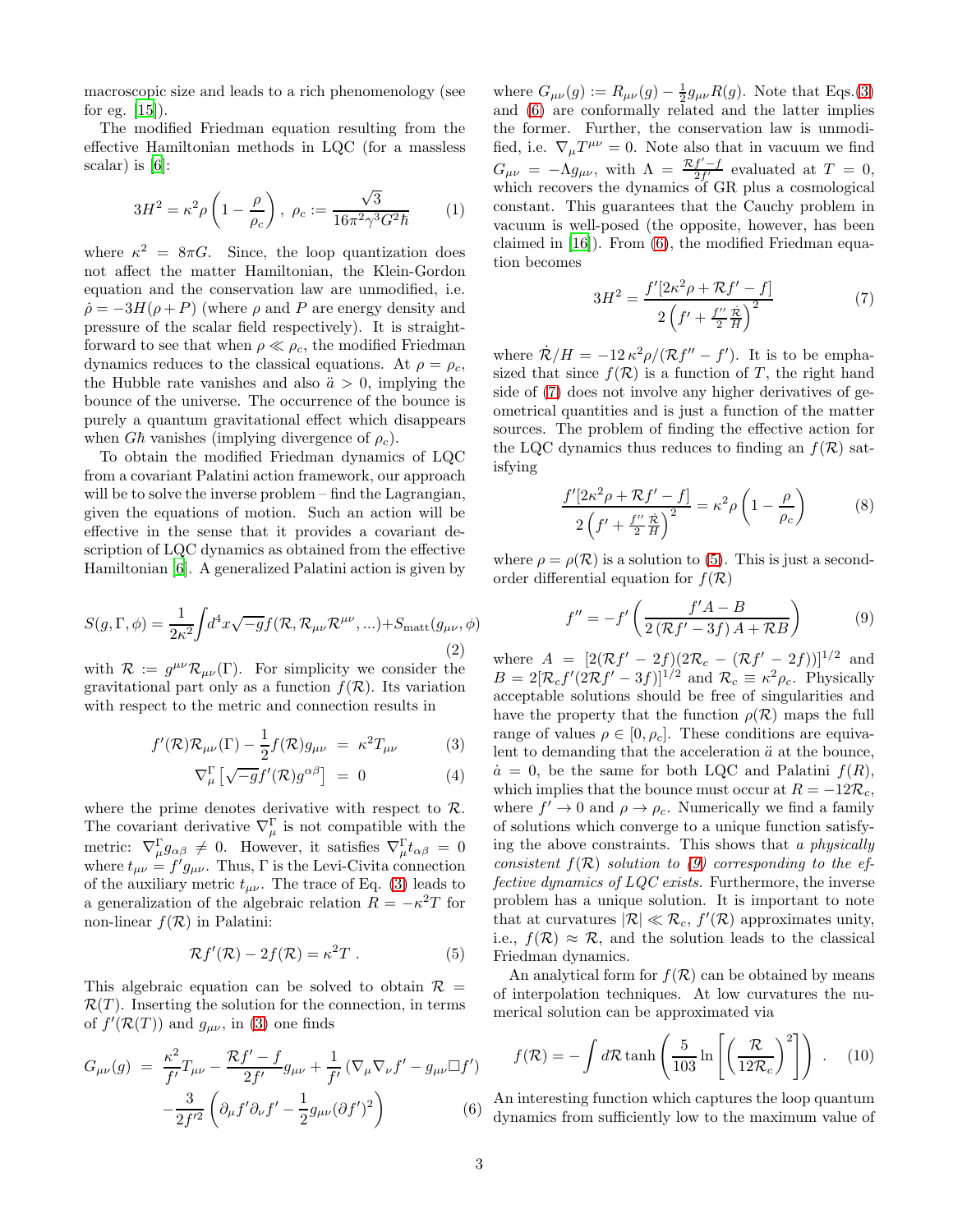<span id="page-4-0"></span>the curvature is

$$
f(\mathcal{R}) = \frac{\mathcal{R}}{12} \left( 1 - \frac{1}{2} \ln \left[ \left( \frac{\mathcal{R}}{12 \mathcal{R}_c} \right)^2 \right] \right) + \frac{\mathcal{R} (\mathcal{R} + 12 \mathcal{R}_c)^2}{6500 \mathcal{R}_c^2} \tag{11}
$$

The first term dominates at higher curvatures and incorporates the non-perturbative quantum gravity effects that lead to the cosmic bounce in LQC when  $\rho = \rho_c$ (see Fig. 1). Note that in contrast with the conventional metric formulation, which generally incorporates perturbative quantum gravity effects via a finite number of terms, the above analytical forms are infinite series. This distinction primarily arises because in non-perturbative LQC quantum geometry effects are non-local. If the fundamental theory were local, a finite number of terms would have sufficed.

Our investigation to find a covariant action for the effective dynamics of LQC provides a much needed motivation from a fundamental description to study  $f(\mathcal{R})$  modifications of gravity and its possible extensions in the Palatini formalism. The covariant action we find here leads to non-singular isotropic cosmological dynamics mimicking that of LQC. Based on this action, generalizations to other cosmologies and black hole spacetimes can be considered, which opens a rich avenue to study non-singular spacetimes in the Palatini approach. Further, the availability of an action framework opens a straightforward way to perform a gauge invariant investigation of cosmological perturbations in loop cosmology which is very important to extract physical predictions from the theory.

Let us now revisit the primary question we posed in this letter, namely, the way properties of classical spacetime are affected in a quantum theory of gravity. We considered here as an example non-perturbative loop quantization of cosmological spacetimes. The underlying geometry at the fundamental level is discrete, however the theory admits an effective continuum spacetime. The resulting dynamics, though non-singular, was never established to be covariant until now. Demanding its covariance, we find that the connection must be regarded as independent of the metric in the derivation of the field equations. Though this procedure might not be the only solution to the problem considered here, it provides new insights on the kind of fields that an action should contain to capture non-perturbative quantum gravity effects. This suggests that, unlike in the classical spacetime of GR, the metric might not be the sole fundamental geometric entity. The role of the independent connection is, however, unconventional in the sense that it satisfies a constraint equation rather than a dynamical second-order, differential equation. This, in turn, is what guarantees the kinematical similitudes between LQC and Palatini theories. The solution to the constraint shows that matter and geometry get entangled in a non-trivial way with important consequences. In fact, it turns out that the spacetime metric depends on the local energy-momentum densities, which leads to strong (and unacceptable) backreaction effects in infrared-corrected models [\[12](#page-5-11)] but removes the big bang singularity in models with appropriate ultraviolet corrections, as shown here.

Though surprising at first, departures from a purely metric-based framework have been often considered as a necessary requirement if we wish to overcome the limitations of GR, such as non-renormalizability [\[17\]](#page-5-16). It has also been argued that if the fundamental description is discrete, like in the crystalline structure of solids, then the metric alone is insufficient to capture all the geometric properties and the effective continuum spacetime may be non-Riemannian [\[18\]](#page-5-17). As in a Bravais lattice, the underlying structure in LQC is discrete and our results show that its effective continuum spacetime indeed takes us beyond metric properties. This holds similarity with investigations on studies of continuum properties of crystals [\[19](#page-5-18)].

To summarize, we have shown for the first time that despite apparent tensions with the conventional wisdom based on perturbative ideas (in metric formalism), a covariant effective action which reproduces the dynamics of LQC exists in a framework in which metric and connection are regarded as independent.



FIG. 1: The energy density in units of  $\rho_c$  is plotted for the numerical solution (dashed line) and the  $f(\mathcal{R})$  in [\(11\)](#page-4-0) (solid line). At  $\mathcal{R} = -12\mathcal{R}_c$ , both of them yield  $\rho = \rho_c$  leading to a non-singular bounce.

Loop quantization, at least for the simplest cosmological models, seems to take us away from metric-connection compatibility, thus allowing reconciliation between the lack of new degrees of freedom in the modified Friedman dynamics and covariance. It remains to be seen whether these novel features survive a more general quantization. Further improvements in the approximations used in obtaining the effective Hamiltonian of LQC [\[6](#page-5-5)] and its generalization to include corrections such as those originating from quantum properties of state and to the anisotropic and inhomogeneous spacetime would result